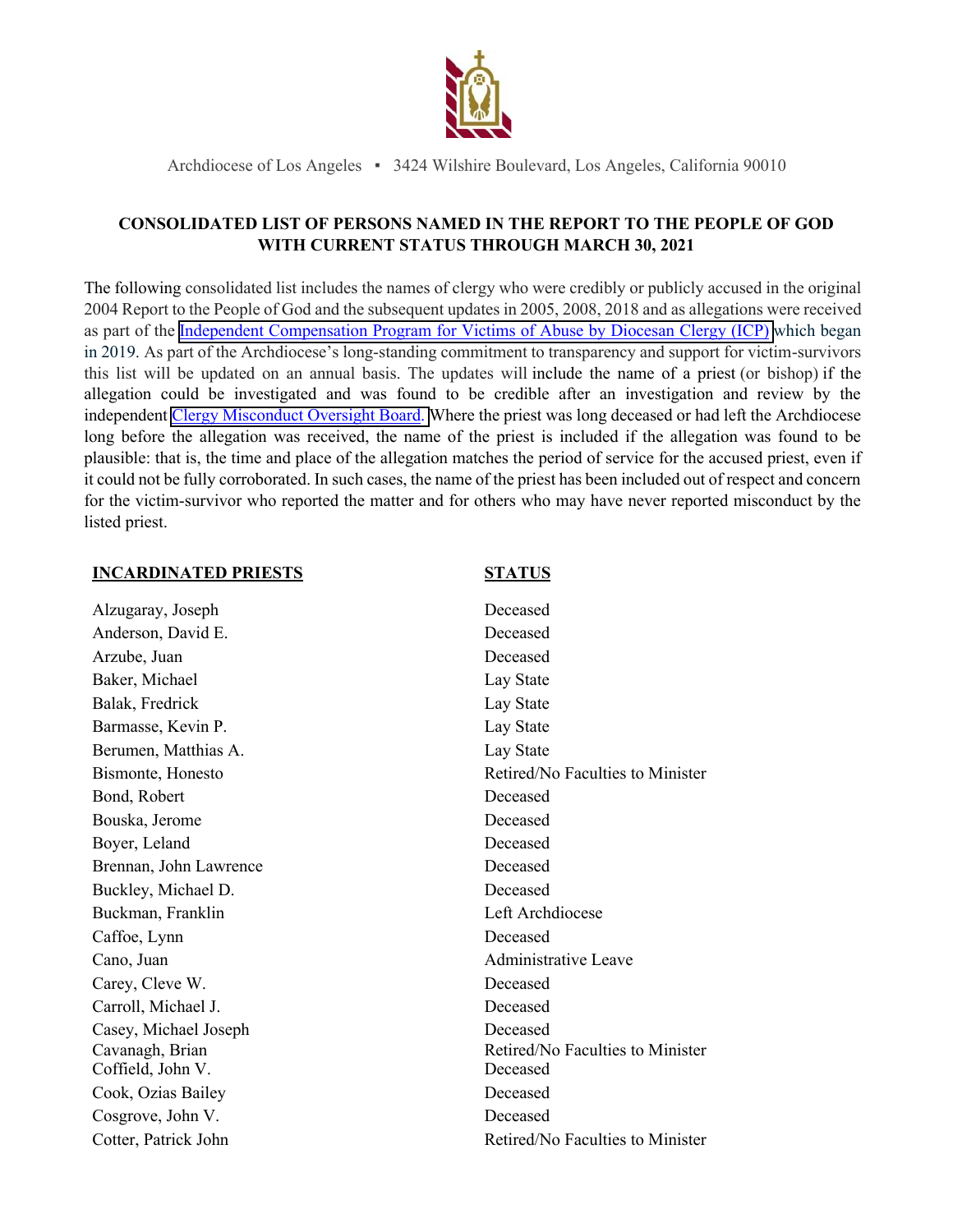Coughlin, Richard T. Left Archdiocese Cousineau, David Inactive Cremins, Daniel J. Deceased Cronin, Sean Deceased Cunningham, Christopher Inactive Daley, Wallace J. Deceased Dawson, John H. Deceased Deady, John P. Deceased DeJonghe, Harold Deceased DeLisle, Harold F. Inactive Diamond, William L. Deceased Doherty, John B. Deceased Dolan, James Deceased Duggan, Albert J. Deceased Encinas, Andrew Gabriel **Inactive** English, Thomas Patrick Deceased Farmer, Donald G. Lay State Farrell, Terrence Inactive Feeney, John J.C. Deceased Fernando, Arthur N. Left Archdiocese Fessard, Gerald B. Lay State Fitzpatrick, Thomas Q. Inactive Flannery, Patrick Deceased Flynn, Vincent Stephen Deceased Ford, James M. Deceased Gallagher, George Michael Deceased Garcia, Peter Deceased Garcia, Ramon Deceased Garcia, Richard Francis **Inactive** Garcia, Sergio Faculties Removed by Decree Ginty, Denis Deceased Granadino, David F. Lay State Grasha, Donald Francis Inactive Grill, Phillip Deceased Grimes, James Deceased Guerrini, Roderic M. Exonerated/Deceased Gunst, George Deceased Hackett, John Joseph Deceased Hagenbach, Clinton V. Deceased Haran, Michael Joseph Deceased Hardy, Paschal Deceased Harris, Michael A. **Left Archdiocese** 

Cuevas, Jose Luis Retired/No Faculties to Minister Dober, Edward J. Exonerated/Retired/Full Faculties to Minister Fernando, Walter **Retired/No Faculties to Minister** Retired/No Faculties to Minister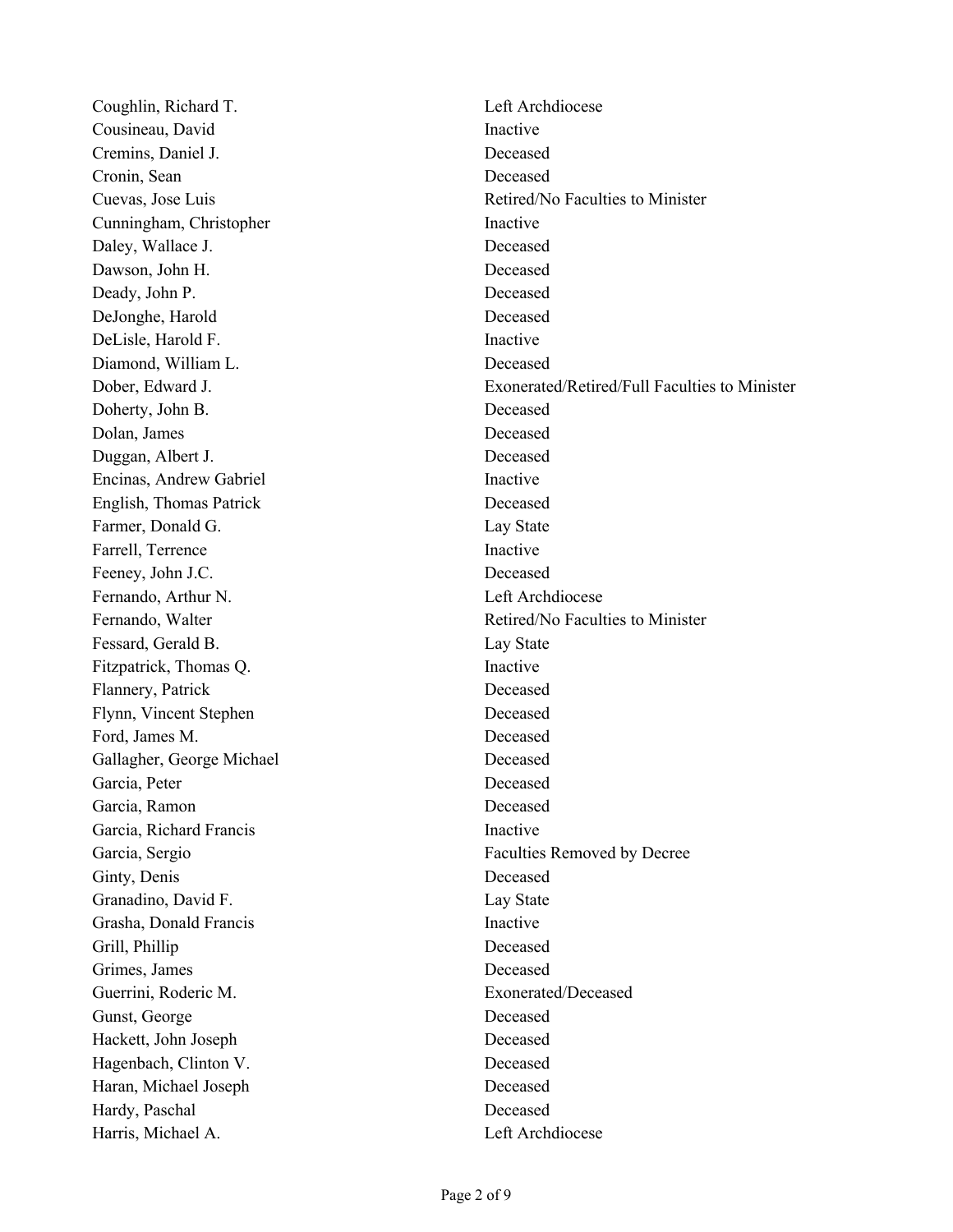Harman, Charles **Deceased** Hartman, Richard Deceased Hawkes, Benjamin Deceased Henry, Richard Deceased Hernandez, Alfred Hernandez, Stephen Higson, John Lay State Hollinger, William Deceased Hunt, Michael A. Deceased Hurley, Daniel Deceased Hurley, John J. Deceased Kavanaugh, Phillip M. Inactive Kelly, Matthew H. Deceased Kenny, John A. Deceased Killeen, John Deceased Lalor, Michael Deceased Llanos, Theodore Deceased Lyons, Denis Left Archdiocese MacSweeney, Eugene **Deceased** Martin, James Aloysius Deceased Mayer, Charles Patrick Inactive McCabe, Vincent Deceased McGrath, Philip Joseph Deceased McHugh, Patrick Joseph Deceased Messenger, William P. Lay State Miller, George M. Deceased Murray, Daniel J. **Example 2018** Left Archdiocese Newell, Jeffrey David Inactive Nocita, Mike Lay State O'Brien, Kenneth Deceased O'Byrne, John Deceased O'Carroll, Charles Deceased O'Connor, Donal Deceased O'Dwyer, Patrick Deceased Pecharich, Michael Left Archdiocese

Deceased Retired/No Faculties to Minister Hill, Patrick Joseph Retired/ No Faculties to Minister Juarez, Robert Jesus Lifetime of Prayer and Penance King, Thomas F. Same School and The Retired/Full Faculties to Minister Loomis, Richard A. **Retired/No Faculties to Minister** Mahony, Roger Exonerated/Retired/Full Faculties to Minister Martini, Richard M. Exonerated/Full Active Ministry McLean, William A. **Retired/No Faculties to Minister** Retired/No Faculties to Minister Mejia, Gonzalez Jose **No Faculties**, Investigation Pending Morales, Raymond D. Faculties Removed by Decree Orellana, Samuel Retired/No Faculties to Minister Pacheco, Mario Faculties Removed by Decree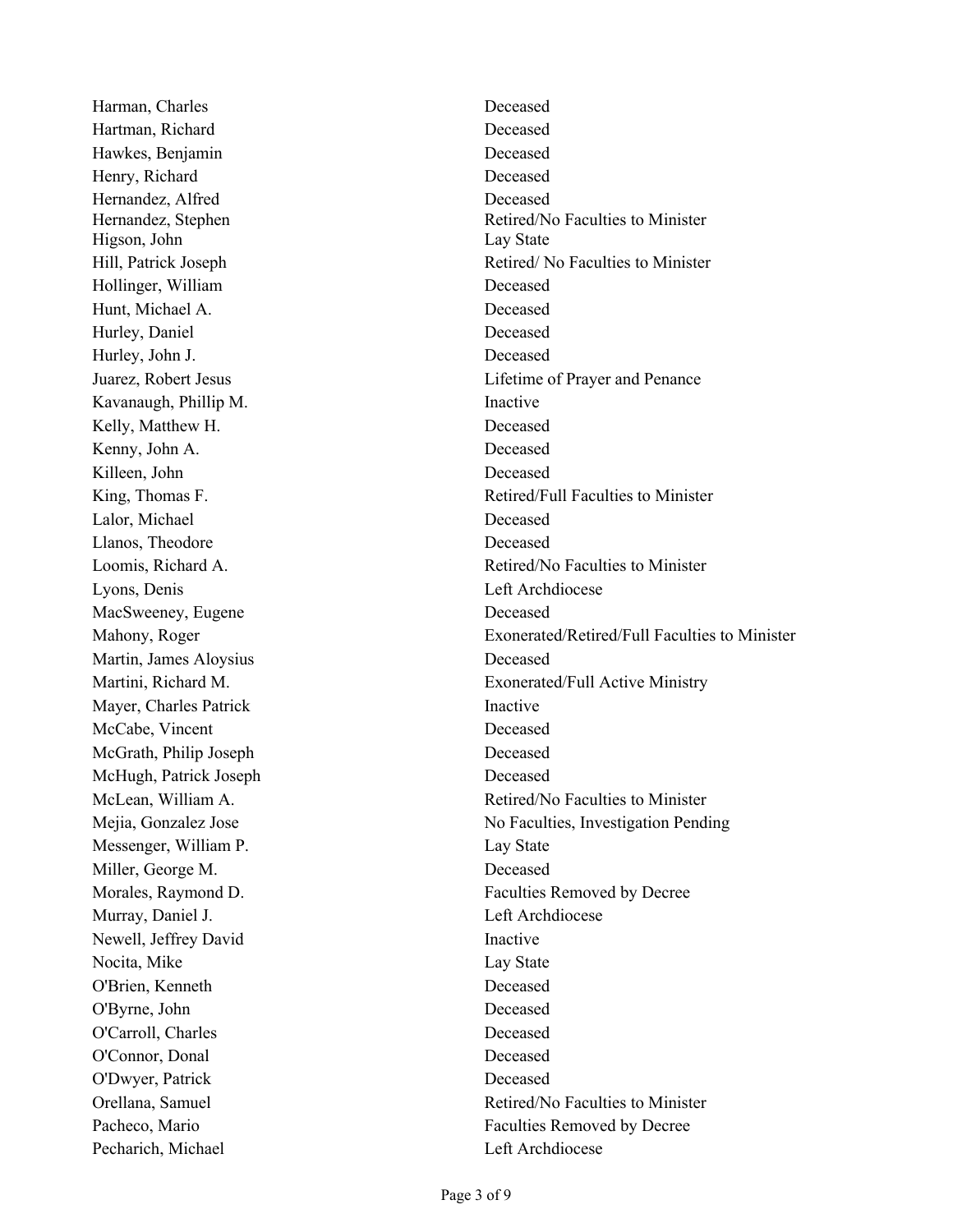Perez Carillo, Antonio Inactive Perez, Francisco Javier Deceased Person, James Inactive Pick, Louis V. Deceased Pina, Joseph D. Lay State Plesetz, Gerald Left Archdiocese Porter, Thomas A. Lay State Quatannens, John C. Deceased Ramos, Eleuterio Deceased Reilly, Patrick Exonerated/Deceased Rodriguez Macal, Saul **Inactive** Roemer, Donald Patrick Lay State Rowe, Dorian Deceased Rucker, George Neville **Deceased** Ryan, Joseph Francis Deceased Ryan, Thomas Deceased Salazar, Armando Deceased Sanchez, Jose Lay State (Excommunicated) Schimmaly, Edward Deceased Scott, George Deceased Sharpe, Joseph Francis Deceased Sheahan, John A Left Archdiocese Sintef, Michael Charles Inactive Spader, Robert William Deceased Stallkamp, Louis G. Deceased Sutphin, Carl M. Lay State Tacderas, Joseph Inactive Tamayo, Santiago L. Deceased Tepe, Raymond (Jose) Deceased Terra, Michael Lay State Tresler, Carl Duane Excardinated Turba, Jerome Inactive Ugarte, Jose I. **Inactive** Villa Gomez, Gilmero Nemorio Deceased Vita, William Deceased Walsh, James Joseph Deceased Warren, A. Thomas Deceased Weber, Francis J. Deceased Wempe, Michael E. Deceased Wishard, John W. Deceased

Poon, Stanislaus Excardinated to Diocese of Oakland/Retired Roebert, Michael M. Exonerated/Retired/Full Faculties to Minister Salazar, Alexander The Communication of the Retired/No Faculties to Minister Sanchez, Manuel **Retired/Residing out of the country** Retired/Residing out of the country Van Liefde, Christian Retired/No Faculties to Minister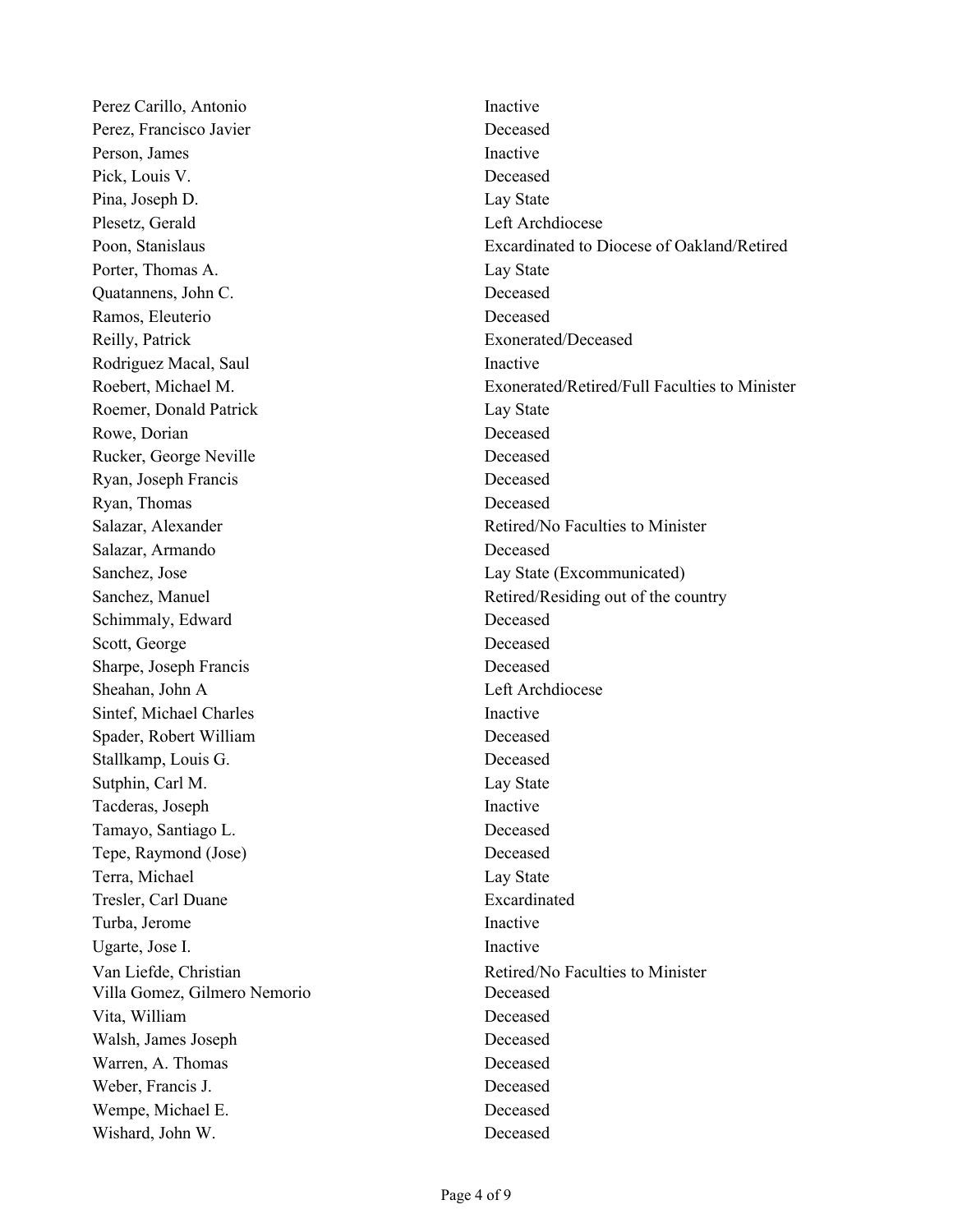### **RELIGIOUS ORDER PRIESTS AND BROTHERS STATUS**

Anderson, Roger O.F.M. Cap Deceased Atherton, Gregory O.S.M. (Brother) Deceased Berbena, Christopher O.F.M. Left Archdiocese Boley, Robert O.Carm Left Archdiocese Brown, Lawrence O.Carm Deceased Cabot, Samuel O.F.M. (Brother) Retired/No Faculties to Minister Cairns, James C.M. Left Archdiocese Carriere, David O.F.M. Deceased Casey, Edward SS.CC. Lay State (Dismissed) Casey, John Joseph C.M. Deceased Cavalli, Vincent V. O.P. Left Archdiocese Chandler, David C.S.P. Left Archdiocese Chong, Damien O.Carm (Brother) Deceased Cimmarrusti, Mario Walter O.F.M. Left Archdiocese Colosimo, Eugene J. S.J. Deceased Connolly, Bernard O.F.M. Deceased Deehr, Anselm S.T. Left Archdiocese Devaney, James S.T. Deceased Doan, Michael Son Trong C.Ss.R. Left Archdiocese Doherty, Roger SS.CC. Deceased Dove, Thomas C.S.P. Deceased Dowd, Francis C.Ss.R. Deceased DuFour, Donald J. C.S.C. (Brother) Out of Ministry Duplessis, Donald O.S.M. Left Archdiocese Elanjimannil, Sebastian S.J. Left Archdiocese Epperson, Mark S.D.B. (Brother) Left Order Eslava, Joseph C.M.F. Deceased Falvey, Mark S.J. Deceased Farabaugh, Clint C.PP.S. Deceased Farris, John V. C.M. Deceased Faue, Mathias O.S.B. Deceased Finn, William O.Carm. Inactive Foley, George SS.CC. Deceased Gaioni, Dominic S.V.D. Left Archdiocese Garcia, Cristobal O.P. Left Archdiocese Havel, Thomas E. S.M. Excardinated Horvath, Bertrand O.F.M. Conv. Deceased Hurley, Richard C.S.C. (Brother) Active service James, Joseph C.M.I. Unknown James, Melvin S.V.D. Not in Ministry per Order Jaramillo, Luis O.F.M. Cap. Left Archdiocese

Fatooh, Charles S.M. Left Order/Ordained in Diocese of Monterey, 1985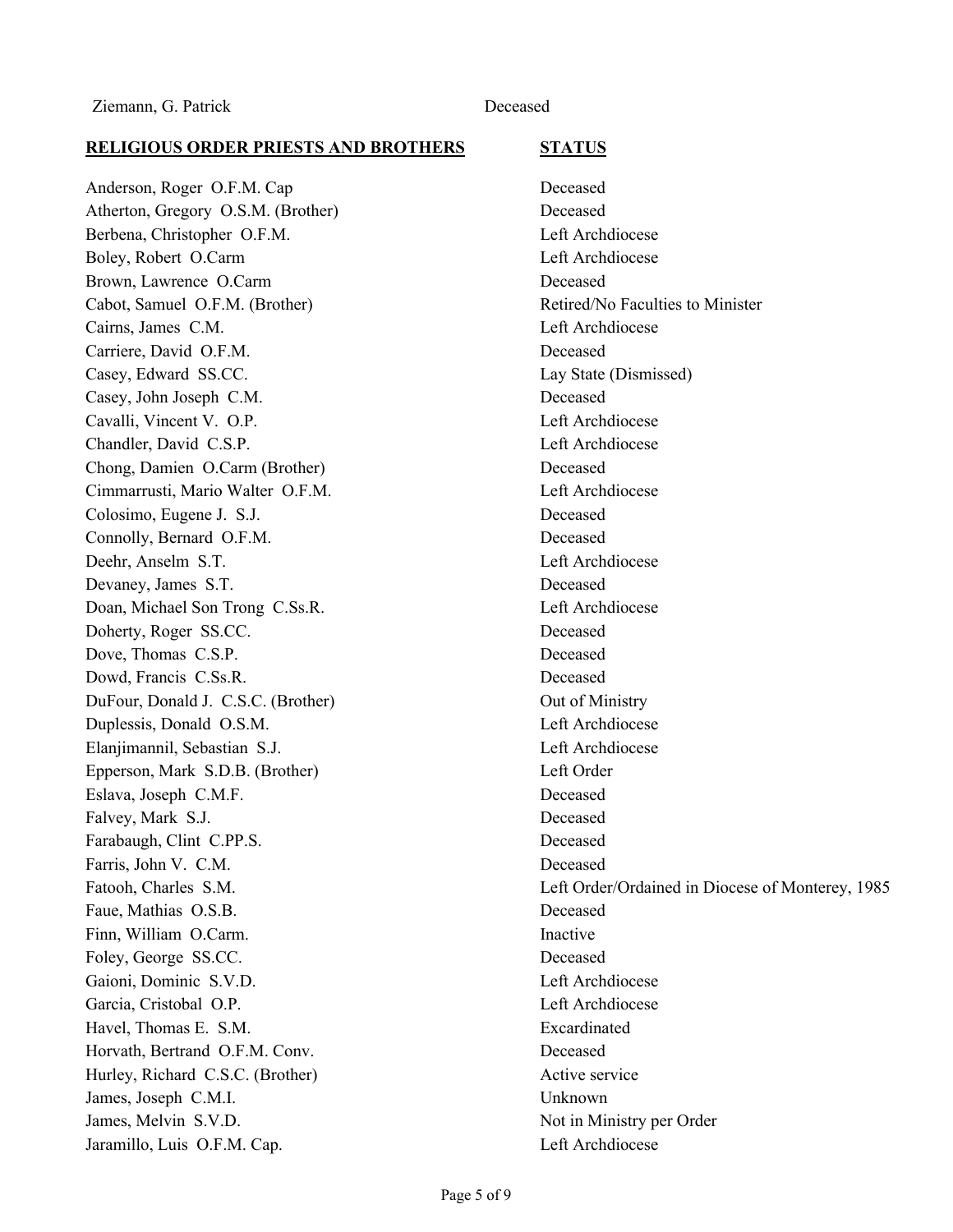Jimenez-Pelayo, Emmanuel (Manuel) S.D.B. Left Archdiocese Johnson, Dave O.F.M. Inactive Juarez, Anthony S.D.B. (Brother) Left Order Kain, Steven (Stephen) O.F.M. Left Archdiocese Kareta, Gregory J. O.F.M. Conv. Deceased Kearney, Christopher W. O.F.M. Cap. Left Archdiocese Keeney, John O.Praem. Left Archdiocese Kelly, Patrick S.J. (*Not Patrick M. Kelly, S.J – Active Ministry)* Left Archdiocese Klikunas, Bruce J. O.S.M. Left Archdiocese Knoernschild, John O.Carm. Left Archdiocese Koerner, Robert O.M.I. Deceased Kohnke, John O.Praem. Deceased Krumm, Gus O.F.M. **Left Archdiocese** Lane, Timothy C.J. **Faculties Removed by Decree** Lapierre, David O.F.M. Cap. Left Archdiocese Lawless, Fergus O.F.M. Cap Deceased Leon, Modesto C.M.F. (Brother) Left Order Lindner, Jerold William S.J. Left Archdiocese Loofborough, Charles C.Ss.R. (Brother) Lay State Lopez, Joseph (Jose) C.M.F. Left Archdiocese Lorenzoni, Larry S.D.B. Deceased Lovell, Larry C.M.F. Lay State Maio, Eugene A. S.J. Lay State Marshall, Thomas C.S.P. Left Archdiocese Martinez, Ernest S.D.B. (Brother) Unknown Martinez, Ruben O.M.I. Left Archdiocese Mateos, Francisco C.M. Left Archdiocese McAsey, Joseph S.J. Deceased McElhatton, Thomas H. O.P. Deceased McGloin, James S.M. (Brother) Deceased McKeon, Martin O.F.M. Deceased McNamara, Patrick S.J. Left Archdiocese Mendez, Jose O.A.R Lay State Meyer, Louis L. C.S.C. Left Archdiocese/Retired Miani, Titian Jim S.D.B. Left Archdiocese Mitchell, John D. C.S.P. Deceased Molthen, Vincent C.Ss.R Deceased Monte, Alfred O.S.A. Deceased Moody, Michael Andre O.S.F. (Brother) Left Order Moreno, Kolbe O.Praem. Left Archdiocese Murguia, Ralph S.D.B. (Brother) Unknown Murphy, Francis J. C.M. Deceased Murphy, Joseph L. O.M.I. Deceased Nwankwo, Cyril Ndubuizu S.S.J. Left Archdiocese Ochoa, Javier M.S.C. Deceased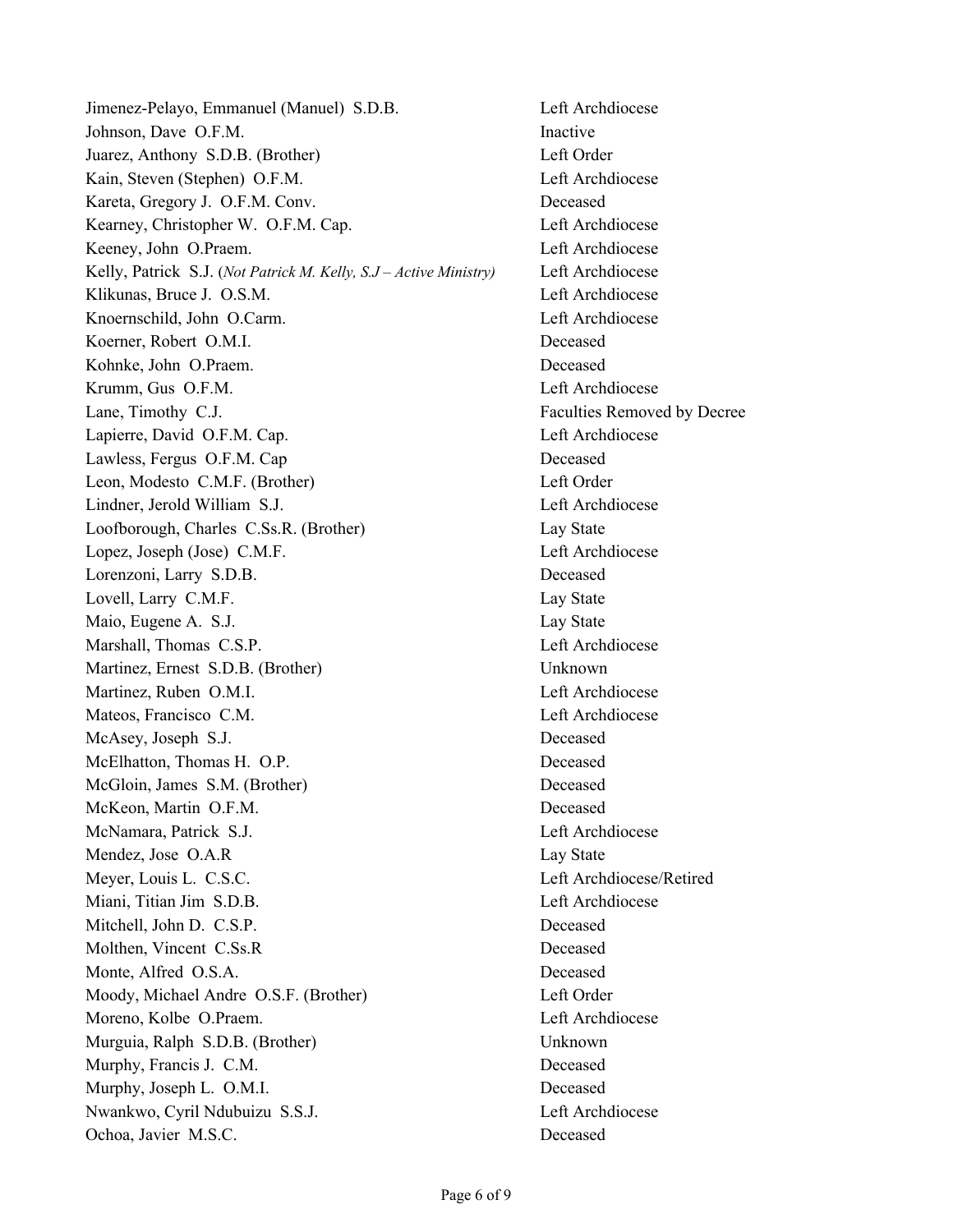O'Leary, Mark G. O.P. Left Archdiocese O'Loghlen, Martin P. SS.CC. Left Archdiocese O'Rourke, Thomas S.J. Deceased Pacheco, Albert Gary O.F.M. Left Archdiocese Peck, Daniel P. O.F.M. Conv. Inactive Peguero, Roberto H. O.F.M. Left Archdiocese Pereira, Anthony S.D.B. Left Archdiocese Pleimann, Bernard S.M. (Brother) Unknown Purcell, Patrick O.P. Deceased Puthenkandam, Joseph J. C.M.I. Left Archdiocese Quinlan, Celestine O.F.M. Cap. Deceased Regan, Joseph C.S.C. (Brother) Deceased Reilly, Terrence O.P. Deceased Reina, Nicholas J. S.D.B. Removed from Ministry Rodie, Ernest C.S.C (Brother) Lay State Rodriguez, Carlos Rene C.M. Lay State Roper, William C.M.F. Lay State Ruhl, John E. C.M. Left Archdiocese Salazar, John Anthony Sch.P. Left Archdiocese Salinas, Gabriel O.A.R. Deceased Sanchez, Jose L. C.M.F. Sanchez, Juan S.D.B. Deceased Sandstrom, Lawrence C.S.C. Lay State Santillan, John Sch. P. Deceased Satterthwaite, Richard W. C.F.C. Unknown Savino, Dominic O.Carm. Inactive Schaller, Emmett Gilroy O.M.I. Left Archdiocese Scheier, Maurice O.F.M. Deceased Selmo, Louis C.S.J. Deceased Sharkey, Joe O.S.M. (Brother) Unknown Shelton, Charles O.F.M. Conv. Dismissed Shepherd, John R. S.J. Deceased Silva, Fidencio Flores M.Sp.S. Left Archdiocese Speciale, Stephen Emmet S.J. Left Archdiocese Sprouffske, Matthew M. O. Carm. Deceased Stack, Jerome C.P.P.S. Stack, Jerome C.P.P.S. Stadtfeld, Joseph C.P. (Brother) Deceased Stiechen, Raymond S.D.B. Lay State Su, Stanislaus S. C.S.J.B. Left Archdiocese Sullivan, Thomas S.J. Deceased Sweeney, Francis M. C.S.P. Left Archdiocese Teluma, Lukas Bao S.V.D. Left Archdiocese Thorne, Vance S.V.D. Deceased Tubbs, Leo O.P. Left Archdiocese

Left Archdiocese-2009, Reinstated-2015. The Claretian Review Board determined prior to reinstatement that the allegation was not credible.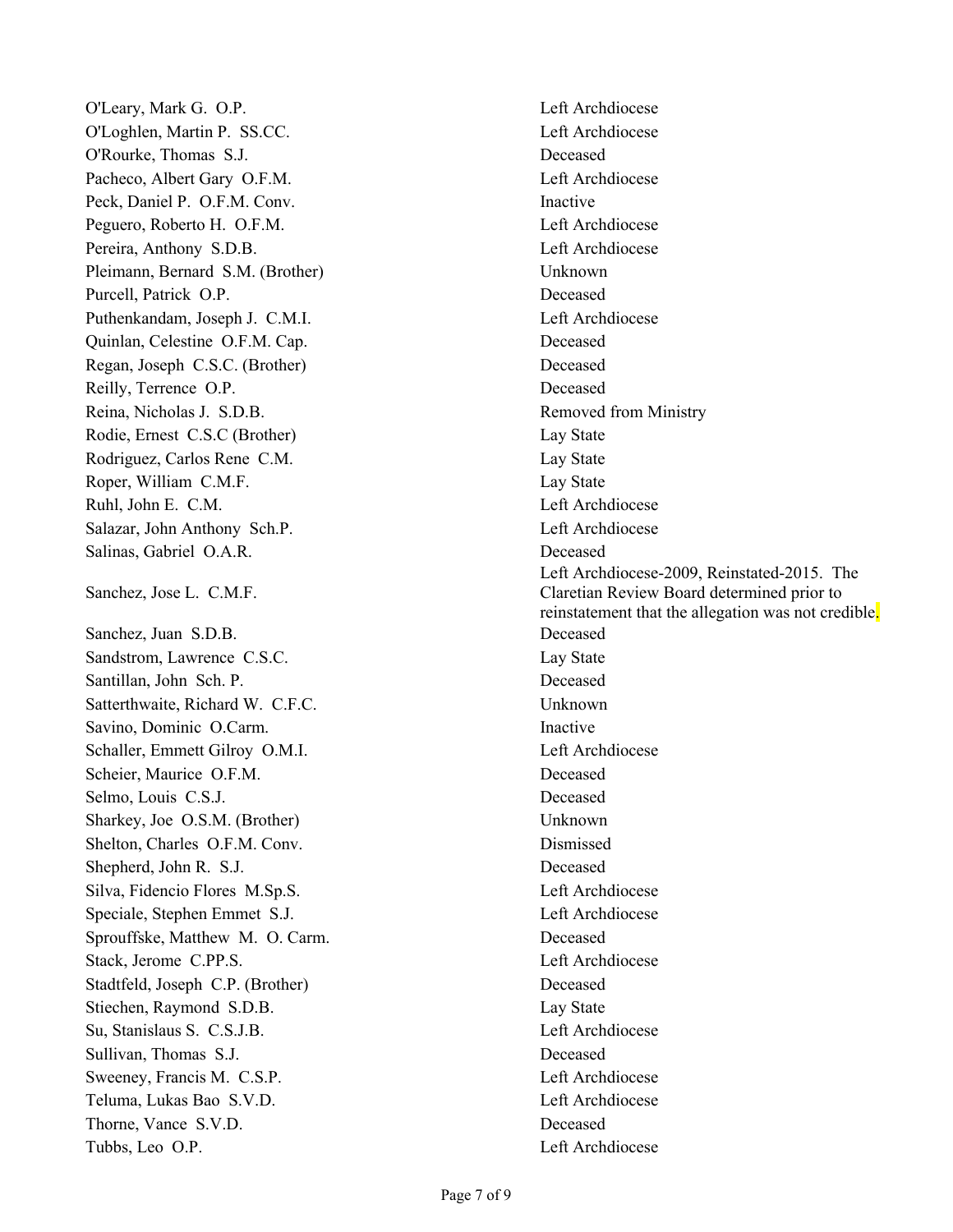- Van Handel, Robert O.F.M. Lay State Van Ter Toolen, Vincent O. Carm. Deceased Verhart, John S.D.B. (Brother) Left Archdiocese Vetter, Henry Xavier C.P. Deceased Villoria, Luis C.M.F. Left Archdiocese Vorisek, Rudolph C.S.P. Deceased Wadeson, John Howard S.V.D Left Archdiocese Weitz, Wilfred O.S.B. Deceased Wert, William O.Carm. **Left Archdiocese** Wertz, Gerald S.D.B. Left Archdiocese Wolfe, Phillip O.F.M. Deceased Wood, William J. S.J. Left Archdiocese
	-

### **EXTERN PRIESTS HOME COUNTRY OR STATE STATUS**

- Abaya, Ruben L. Philippines Left Archdiocese Abercrombie, Leonard Colorado Deceased Aguilar-Rivera, Nicolas Mexico Left Archdiocese Alonso, Jose Mexico Left Archdiocese Arias, Andres Mexico Mexico Deceased Altamirano Torres, Sebastian Mexico Left Archdiocese Babilonia, Delfin Philippines Left Archdiocese Balbin, Victor Philippines Unknown Barco, Roberto **Argentina** Argentina Left Archdiocese
	-

Cabaong, Honorato Philippines Left Archdiocese Campbell, Stuart B. Formerly an Order Priest Deceased Carvajal Hernández, Raul Castellanos-Morfin, Gildardo Castro, Willebaldo Mexico Left Archdiocese Corcoles, Candido Spain Left Archdiocese Corral, Andres S. Philippines Left Archdiocese Cruces, Angel Philippines Left Archdiocese De Otero, Roberto A. Hawaii Left Archdiocese Di Peri, Joseph B. New Jersey Left Archdiocese Diesta, Arwyn Philippines Left Archdiocese Dunne, Joseph Scotland Left Archdiocese

Ecuador Mexico Feeney, John Patrick Wisconsin Inactive

Albalaa, Pierre M.L.M. Lebanon Lebanon Removed from Ministry in Ohio-2018 Bautista, Gaspar **Mexico** Mexico **Incardinated to Diocese of Fresno-2004**; Removed from Ministry-2016; In the canonical judicial process, the accusations were found to be not proven, and the Congregation for the Doctrine of Faith closed the case in 2019. The Diocese of Fresno expects to restore the ministerial faculties for the priest. Left Archdiocese Deceased